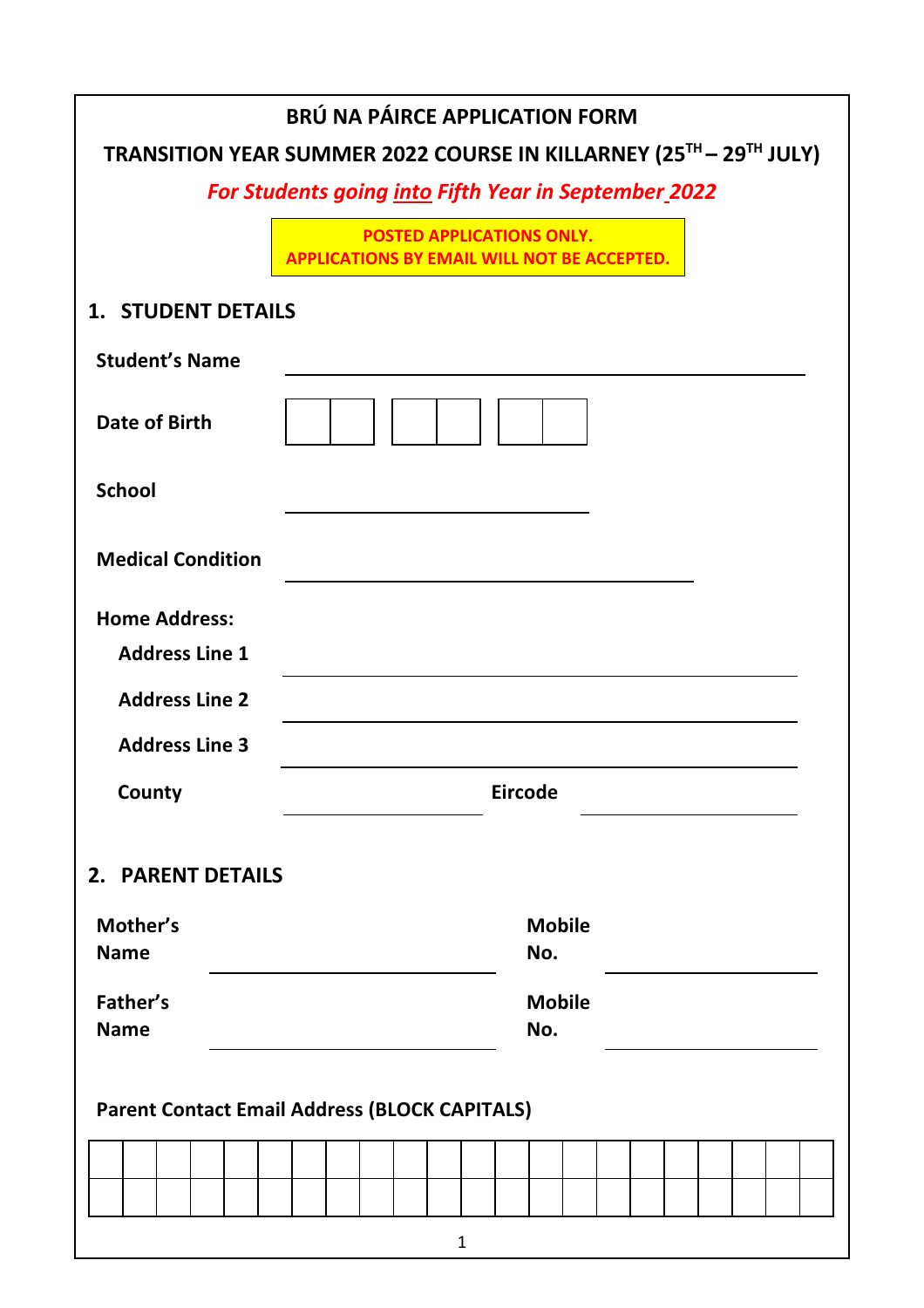| 3. ACCOMMODATION DETAILS                                                                   |                                                    |                                                                                                                                                                                                                                                                                                              |                     |  |
|--------------------------------------------------------------------------------------------|----------------------------------------------------|--------------------------------------------------------------------------------------------------------------------------------------------------------------------------------------------------------------------------------------------------------------------------------------------------------------|---------------------|--|
|                                                                                            |                                                    | Please refer to www.brunapairce.ie for information about Accommodation                                                                                                                                                                                                                                       |                     |  |
| Landlady's<br><b>Name</b>                                                                  | Landlady's<br><b>Phone No.</b>                     |                                                                                                                                                                                                                                                                                                              |                     |  |
| 4. PAYMENT - DEPOSIT (€200- Non-Refundable)<br><b>PAYMENT OPTIONS:</b> Tick as appropriate |                                                    |                                                                                                                                                                                                                                                                                                              |                     |  |
| <b>Bank Transfer</b>                                                                       | Cheque                                             | <b>Bank Draft</b>                                                                                                                                                                                                                                                                                            | <b>Postal Order</b> |  |
| <b>Account details for Bank Transfer</b>                                                   |                                                    |                                                                                                                                                                                                                                                                                                              |                     |  |
| <b>Account Name</b>                                                                        |                                                    | Gan Aon Bru Teoranta T/A Bru Na Pairce                                                                                                                                                                                                                                                                       |                     |  |
| <b>IBAN</b>                                                                                | IE73 BOFI 905838 63564356                          |                                                                                                                                                                                                                                                                                                              |                     |  |
| <b>BIC</b>                                                                                 | <b>BOFIIE2D</b>                                    |                                                                                                                                                                                                                                                                                                              |                     |  |
| Transfer                                                                                   |                                                    | / / / Message You Entered<br>If making payment by way of Cheque, please make payable to Bru Na Pairce.                                                                                                                                                                                                       |                     |  |
|                                                                                            | 5. PARENT & STUDENT SIGNATURE                      |                                                                                                                                                                                                                                                                                                              |                     |  |
| application.                                                                               | • I understand that the deposit is non-refundable. | • I have read all details and policies regarding the course on the Brú na Páirce<br>website (http://brunapairce.ie) and agree to accept the conditions.<br>I consent to Brú na Páirce using my personal details for processing this<br>I consent to receiving commercial information regarding Brú na Páirce |                     |  |
| unsubscribe                                                                                | from<br>any<br>riarbrunapairce@gmail.com.          | courses. I understand that I can remove my consent at any time and<br>future<br>communications                                                                                                                                                                                                               | by<br>emailing      |  |
| <b>Signed</b>                                                                              |                                                    |                                                                                                                                                                                                                                                                                                              | (Parent)            |  |
| <b>Signed</b>                                                                              |                                                    |                                                                                                                                                                                                                                                                                                              | (Student)           |  |